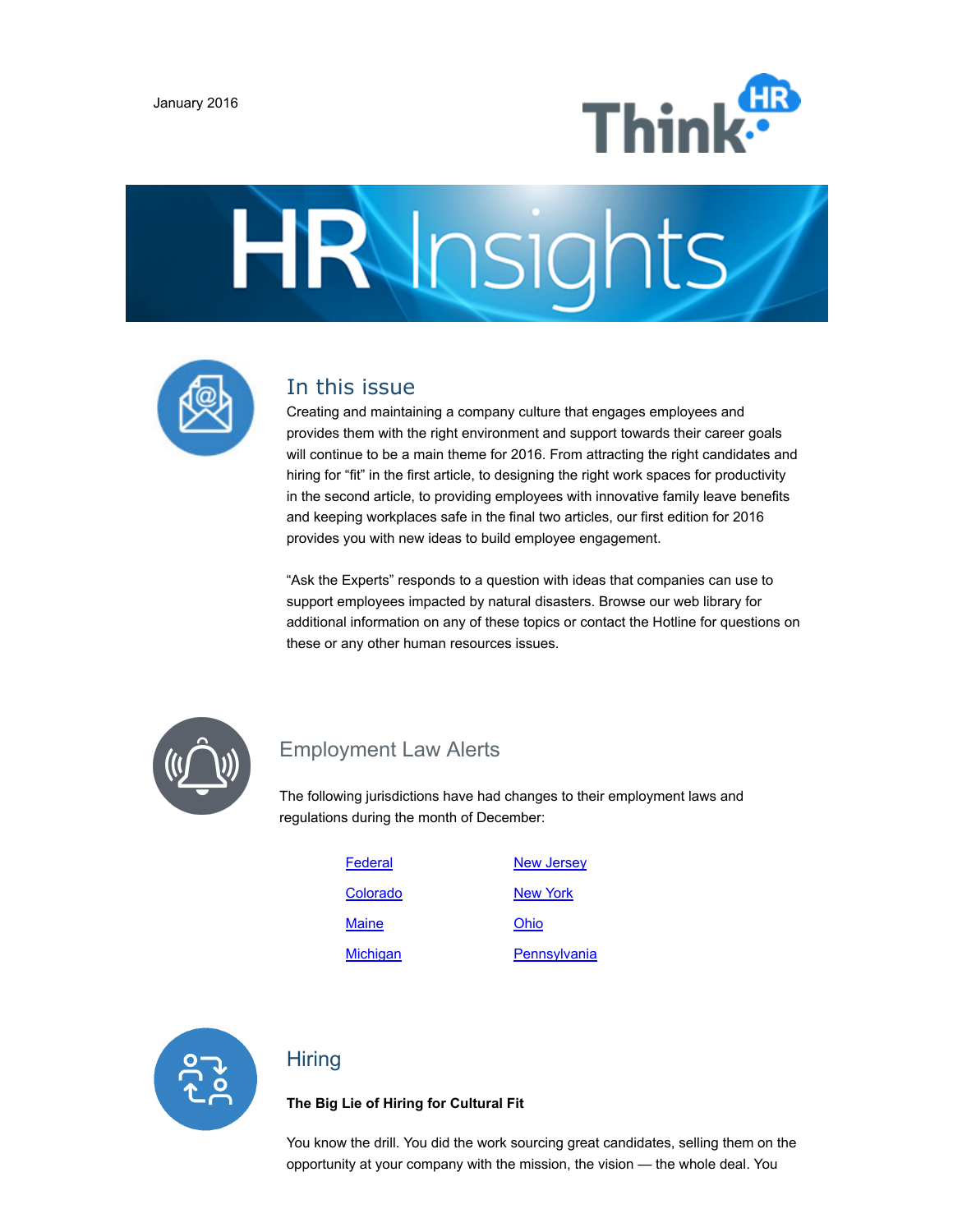took the time to set up a live interview with the hiring manager. Then the postinterview feedback came back: They didn't like the candidate. You did the reasonable thing and asked why, at which point you got this gem from the hiring manager: "I just didn't think she was a fit."

[Read](http://www.workforce.com/articles/21787-the-big-lie-of-hiring-for-cultural-fit) More



## **Culture**

#### **How to Find the Right Remote Work Space for Your Company**

Working remotely sounds like a great idea. Who wouldn't love the flexibility to choose where and when you work? But working remotely can come with some challenges, making choosing the right remote work location perhaps the most important business decision you'll make.

[Read](http://www.entrepreneur.com/article/254485) More

#### **Taking FamilyLeave Benefits to the Next Level**

Employers are beginning to feel the pressure to reconsider their stance on paid family leave, following a number of highly visible announcements. But as those blazing a trail here remind us, HR leaders would be wise to tread carefully.

[Read](http://www.hreonline.com/HRE/view/story.jhtml?id=534359696) More



## **Safety**

#### **Judge Says OSHA Can Seek Hazard Abatement at Worksites it Never Inspected**

We saw more OSHA changes in 2015 than in any time in the last 30 odd years. Nevertheless, an OSHA Administrative Judge issued a decision a few weeks ago that could eclipse OSHA's 2015 pronouncements on temporary employees, ergonomics and inspection weighing process. The judge ruled that OSHA can seek abatement measures beyond the site inspected. In other words, OSHA can attempt to require an employer to abate hazards allegedly present at worksites it never inspected.